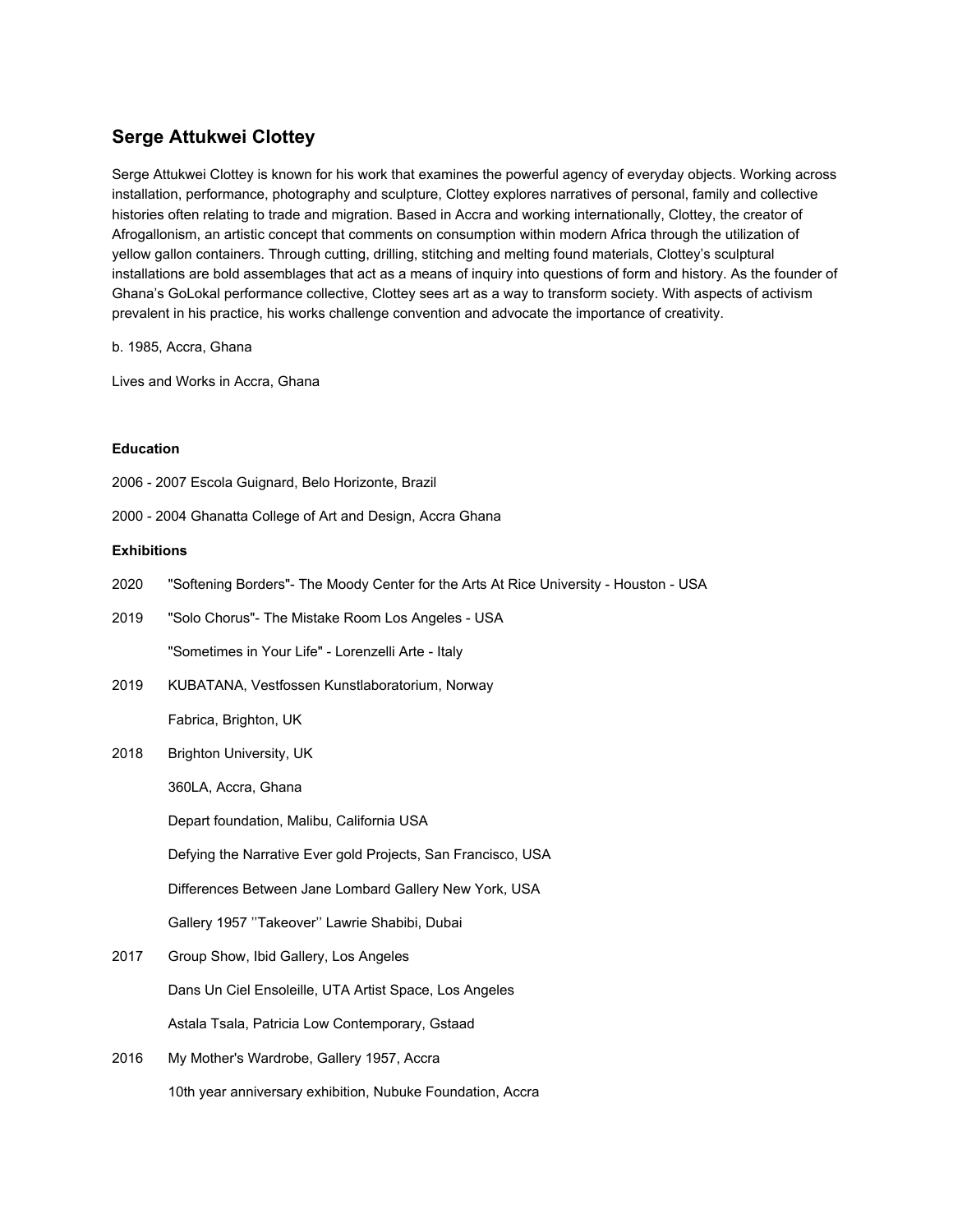Hand to Mouth, Ever Gold [Projects], San Francisco

Practical Common Sense, Chale Wote Street Art Festival, Jamestown, Accra

Earthly Coversations, GNYP Gallery, Berlin

- 2015 We Don't Contemporary, Kampnagel Hamburg, Germany What is Matter, Intelligentsia Gallery, Beijing, China Silence Of An Ordinary Things, The Mistake Room, Los Angeles, California The Displaced, Feuer/Mesler, New York
- 2014 Color Unfinished, 27th Festival Les Instants Vidéo, Marseille Migration Messages, Collective Realities of African Migration, WUK, Vienna Global Art Local View, European Monument Day, Mohr Villa, Munich MULTIPOINT International art Symposium, Nitra The Auction Room — African Contemporary Photography, Ozwald Boateng, London Masked Unmasked, 11th Dakart, Dakar Du Bois In Our Time II 'Colour Unfinished', University of Amherst, Massachusetts and Nubuke Foundation
- 2013 Muses, Goethe Institute, Accra

Art Speaks, Residency at Wuk, Vienna

Du Bois in our Time I 'Colour Unfinished', University of Amherst, Massachusetts and Nubuke Foundation

Insidethemoskitonet, Alliance Française, Accra

We Are Africa, Nubuke Foundation, Accra

- 2012 whose puppet are you?, performance, Accra Time, Trade & Travel, Stedelijk Museum Bureau, Amsterdam and Nubuke Foundation, Accra The Beautiful ones are not yet born, Goethe Institut, Accra Alternative Independence Day Celebration, Freedom Tour, Nubuke Foundation, Accra, Ghana Inside The Mosquito Net, Brazil House Jamestown, Accra
- 2011 Cultures in Confluence, Alliance Française & Goethe Institut, Accra Trash to Treasure, chale wote street art festival, Accra
- 2010 Climate Change, Caspar House, Accra Portrait of Ghana, The Drum Ace Café, Birmingham, UK My Life, Charity Photo Show, W.E.B. Dubois Memorial Centre, Accra and Haverford College, Pennsylvania